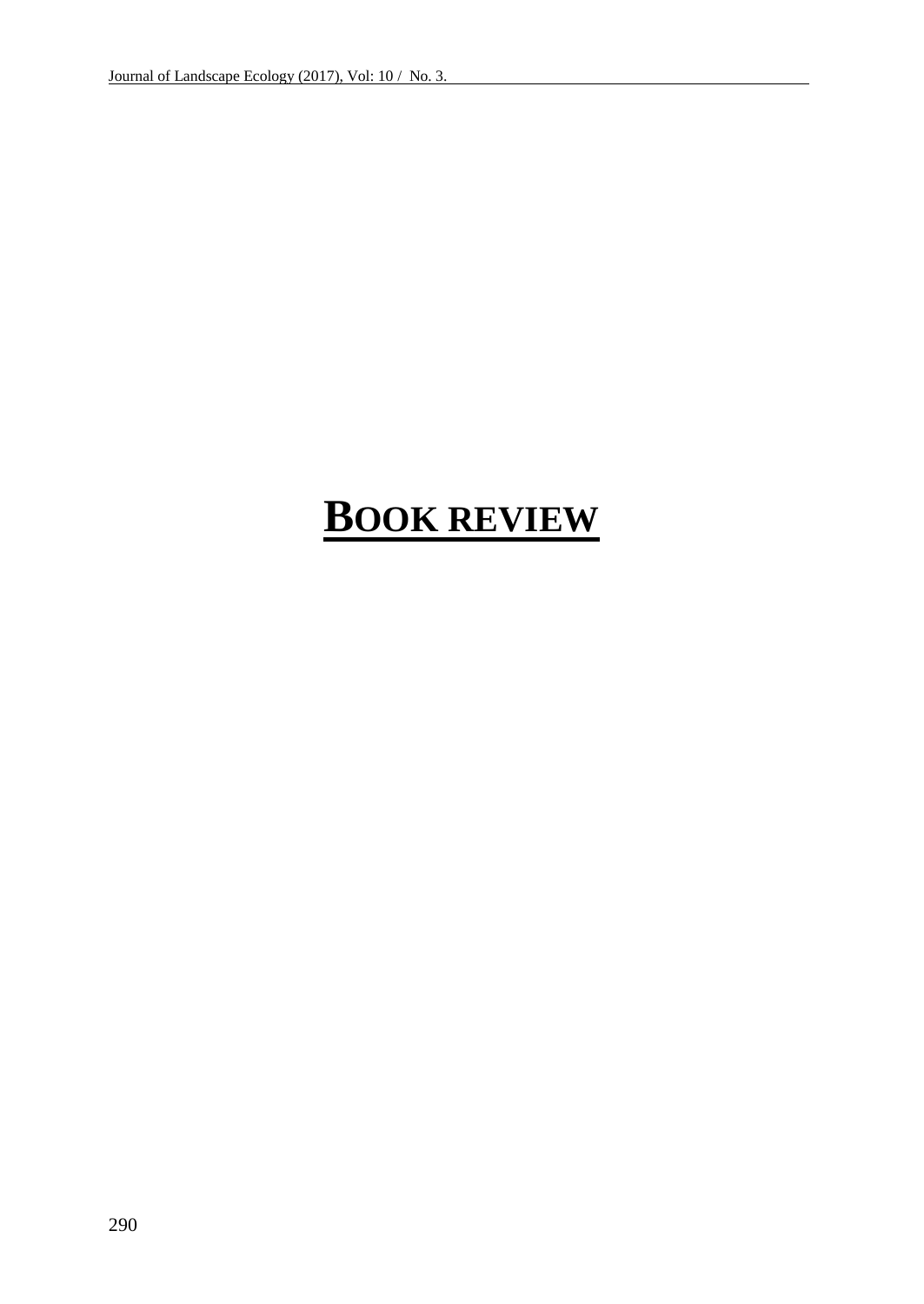**F.-K. Holtmeier: ANIMALS´ INFLUENCE ON THE LANDSCAPE AND ECOLOGICAL IMPORTANCE. NATIVES, NEWCOMERS, HOMECOMERS. -** Springer, Dordrecht, Heidelberg, New York, London 2015, 522 p., ISBN 978-94-024-0367-1.

General ecology textbooks treat immense numbers of interrelationships between animals and their environment at the levels from micro- up to macrohabitats. This book has an ambition to put together functional contributions of knowledge to the animal influences on the landscape and/or enlarged ecosystem (biome) levels. The author gets down to a comprehensive analysis of sophisticated impacts of various taxonomical groups or their alliances on higher organization scales of nature. Introduction finds grouping of arguments why it is so important to pay attention to zoocoenoses in midstream of topological space which is omitted by geographically designed landscape science. Chapter 2 (Animal's functional role in the landscape) emphasizes such phenomenons as bioturbation - acting ants, termites, worms, burrowing mammals, birds, in general: fluxes of matter and flows of energy through major ecosystems. The size of the problem is discussed across the globe, from the polar regions to the tropics. Zoochory – the dispersal of seeds by ants, mammals and birds – as one of the key mechanism influencing the soil development, geomorphology and vegetation succession refers also to the restoration ecology in cultural landscape (Kovář *et al*., 2001; Dostál *et al*., 2005; Vlasáková *et al*., 2009; Kovář *et al*., 2013). Chapter 3 (Selected landscapes under the influence of wild herbivorous mammals) studies varying landscape mosaic of drier regions such as savannas under the press of enormous populations of large mammalian herbivores. All the other biomes are included into comparative considerations, and appraisal extends to the impact of feral domestic animals. Chapter 4 (Keystone species) demonstrates the radical determinism of exampled organisms (termites, beavers, kangaroo rats) in relation to landscape face. Chapter 5 (Introduction and re-introduction of animals) focuses on consequences of introduction of alien animals and re-introduction of animal species to their original habitats. It also discusses the effects on ecosystems of disturbances, digging and trampling by animals. Chapter 6 (Animals in landscape management and nature conservation) addresses the role of zoological subjects in the care for nature and landscape. Conservation and management aspects are related to the impact of newcomer species such as animals (introduced, e. g., into Australia, New Zealand and Europe), and the ecological impacts of reintroduction of species to their home habitat. It also discusses the carrying capacity of natural habit and public attitudes toward the problem. Final part of the book brings a dose of thinking about the effects of climate on interactions between animals and their habitats, partly speculative in relation to predictice scenarios due many uncertanties in this sensitive matter. We can say that this first Englishlanguage edition of the book effectively fill up some blank space and/or a gap in traditional landscape ecology. *Pavel Kovář\**

## **REFERENCES**

Dostál, P., Březnová, M., Kozlíčková, V., Herben, T. et Kovář, P. (2005). Ant-induced soil modification and its effect on below-ground biomass. *Pedobiologia*, 49, 127-137.

Kovář, P., Kovářová, M., Dostál, P. et Herben, T. (2001). Vegetation of anthills in a mountain grassland: effects of mound history and of dominant ant species. *Plant Ecology*, 156, 215-227.